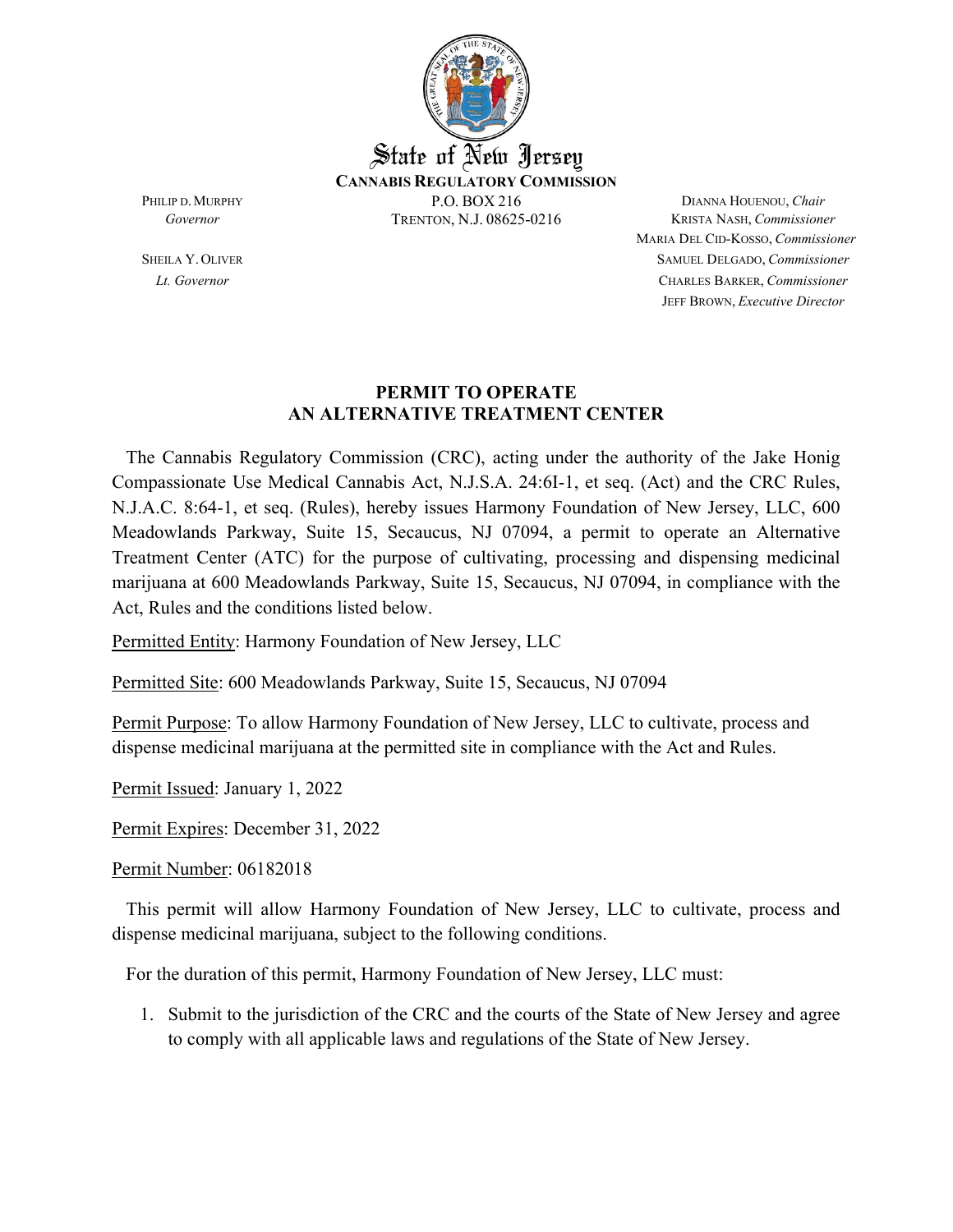- 2. Permit complete and immediate access by the CRC to the ATC including, but not limited to, its physical facilities and all its documents and records (whether in electronic form or otherwise).
- 3. Fully operate the approved security alarm and video monitoring systems.
- 4. Fully operate the approved internal management system.
- 5. All Medicinal Marijuana products dispensed to patients will be entered in the New Jersey CRC Patient Registry.
- 6. Implement all standard operating procedures approved by the CRC related to the cultivation and dispensary site.
- 7. Maintain compliance with all requirements outlined in the CRC Operational Inspection Requirements.

 Any violation of the conditions of this permit and/or the legal and regulatory requirements to operate an ATC in the State of New Jersey may result in the CRC acting against Harmony Foundation of New Jersey, LLC including, but not limited to, suspending Harmony Foundation of New Jersey, LLC operations, in accordance with the Act, Rules and any other applicable laws.

 Dianna Houenou Chair